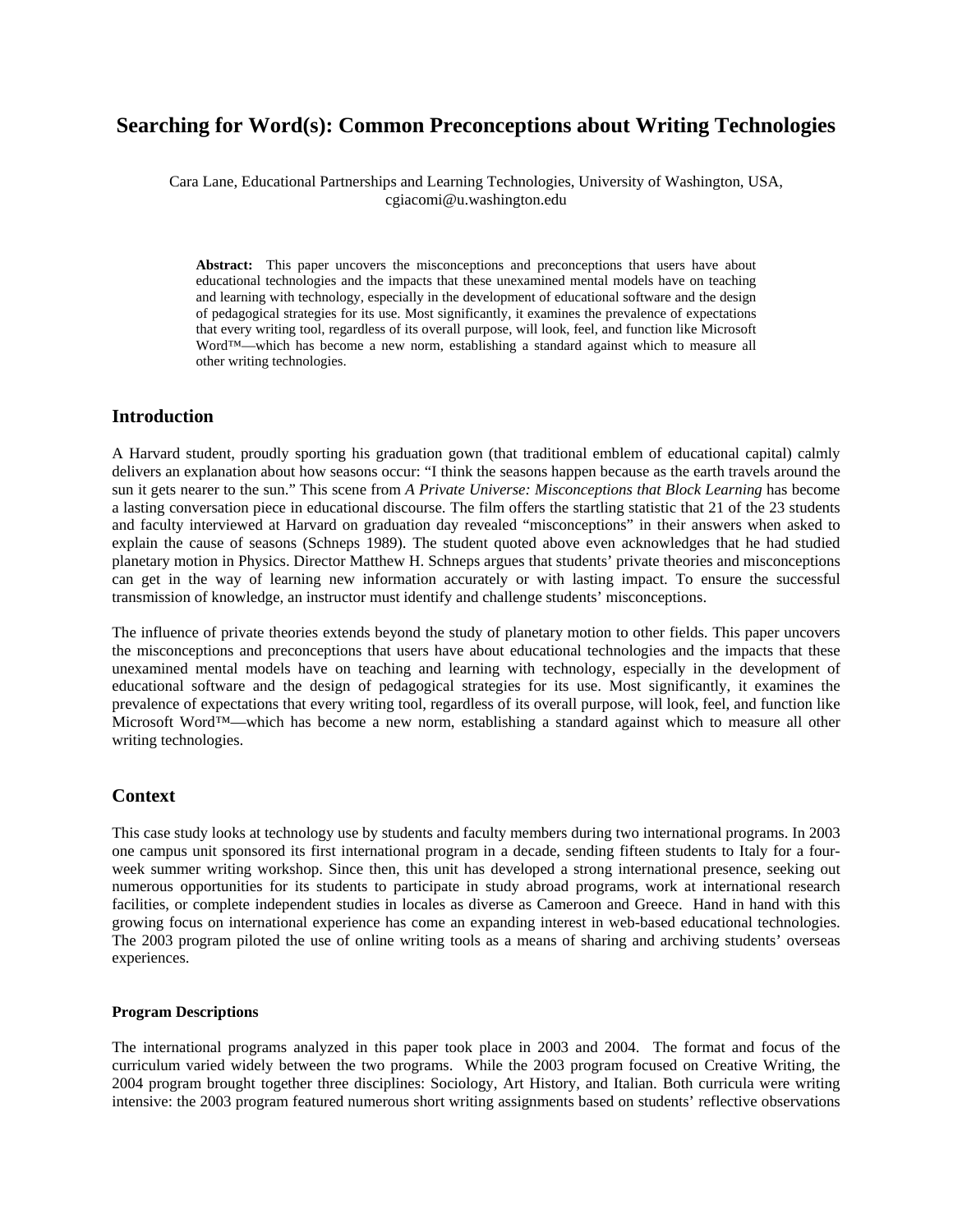about people, places, and personal experiences and the 2004 program required longer projects based on students' research. The student population within both groups remained essentially the same, except for an increase of the size of the group in 2004.

#### **Technology**

Participants in the 2003 program used two online writing tools, both developed at the university. The first was an electronic portfolio tool, which provided an online space for students to collect and reflect on textual and visual materials. Each student in the 2003 program created an independent portfolio, for which they chose two writing activities, from the six or seven assigned, to add to its contents each week. The tool featured a comment function, which allowed instructors and other students to leave feedback. The use of this tool provided a means to document individual progress, while promoting opportunities for exchange and revision.

Unlike the individual focus of the electronic portfolios, another writing tool provided a collective space, in which all students added materials to the same source. 2003 students used an early prototype of a content-management system. This software was developed to support a medical information web site, which offers its visitors access to an archive of articles written by health care professionals within the university community. The study abroad program offered an opportunity to reformat this software for pedagogical use. The main challenge of this repurposing was determining how students in an international program fit into the "expert" knowledge model of the database. Like the health care experts who provided information about medical conditions, the students also shared their knowledge, archiving the expertise they gained as they became familiar with another culture. For the 2003 program, students contributed entries in four categories: the "Diary" section contained students' comments on the daily activities of the program, the "Language" section included a collection of Italian phrases that tracked students' language acquisition, the "Dining" section featured Italian recipes and reviews of restaurants and cafes, and the "Location" section recorded students' observations on Italy's landscape and landmarks. The entries students wrote for these four categories followed structured templates. Once students saved and submitted their work, it was published to a group web site automatically.

The 2004 program used one tool, an enhanced prototype of the content-management system. This new version provided each user with a private workspace, where he or she worked on drafts of assignments before sharing them with the others. It also featured a community workspace, where written work was shared with the class before it became public. Within this space students and teachers gave feedback using a built-in commenting feature. After receiving comments, student revised their assignments and submitted them for publication. Next, the instructor (or any user granted this level of permission) published the work. Once a piece of writing was published, it appeared on the public web site and could be viewed by an audience outside the class. The site also allowed instructors to easily add and revise templates for assignments, without involving the software developers (a step necessary in the earlier prototype). Plus, users defined a system for categorizing entries. Overall, these changes allowed a greater degree of user control over the information presented. Students completed three major assignments using this tool. The first assignment was a research project about a historical site for their Art History class; the second, observations about the characteristics of various neighborhoods in the city for their Sociology class. Each student also completed one daily diary entry, wherein he or she described the events and highlights from one day of the program.

### **Problem**

The 2003 and 2004 programs were the subjects of two research studies. The 2003 study looked at the impact integrating technology had on course planning, student/instructor interactions, and student writing. The 2004 study investigated the types of communication fostered by technology. The purpose of these studies was to inform the ongoing development of tools and prototypes, identify strategies for their effective integration, and to understand the interactions that take place with and surrounding technology. Although neither study focused specifically on faculty or student preconceptions about writing technologies, the data from both studies brought these issues to light, since research subjects frequently used references to Microsoft Word™ to explain their answers to questions. For instance, one study participant responded to a question about giving online feedback by saying: "I much prefer the Word™ approach which allows one to insert a comment anywhere." Another made a similar comment about writing online: "I wrote all my drafts not using the programs, the web tools, but just using Microsoft Word™." Note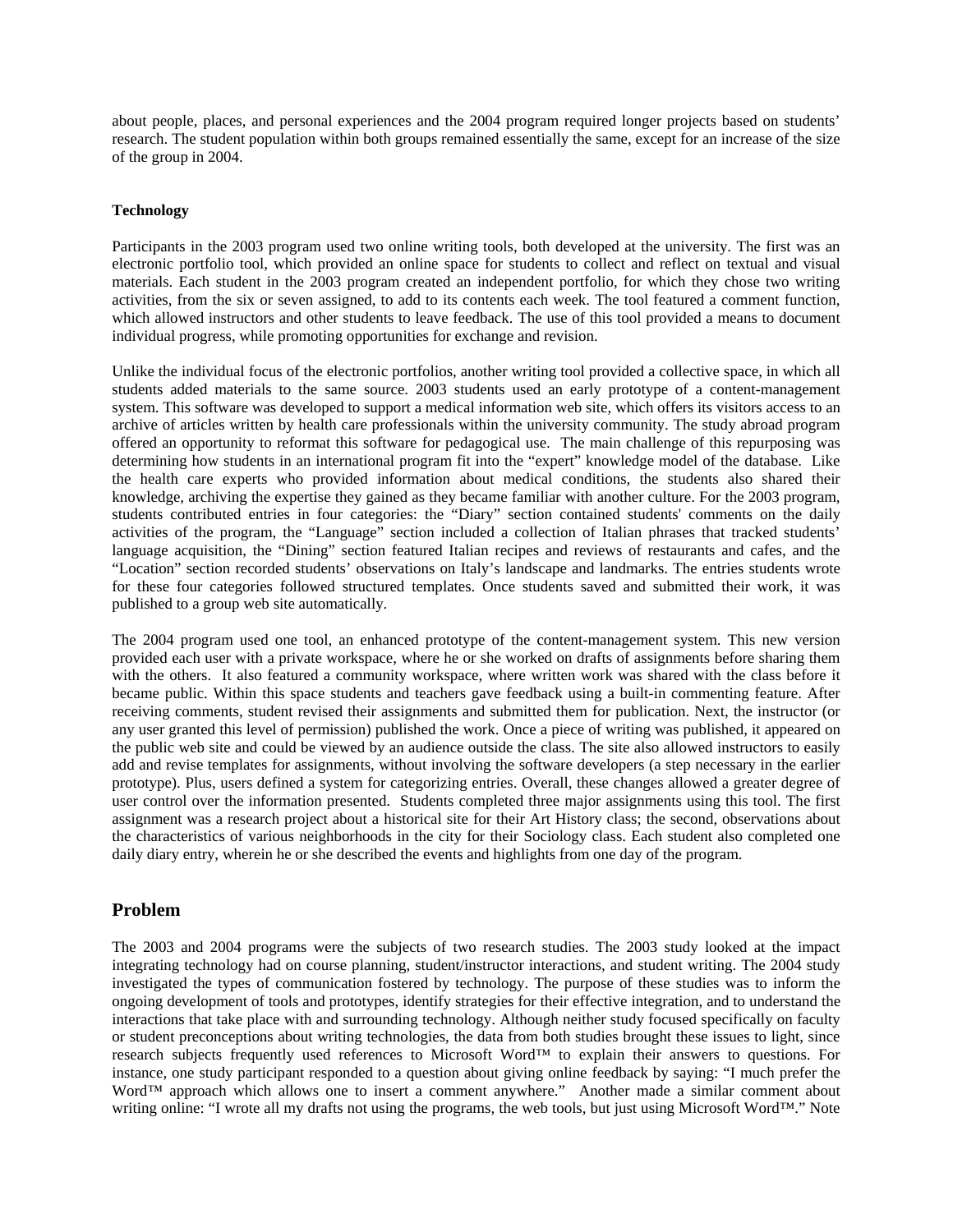this subject's use of the word "just" in her discussion of Word™. Using this tool to perform a task and using it as a mental model are both reflexive actions. The prevalence of comparisons like these compelled me to return to the data from both studies and examine the evidence it provides about users' technological expectations.

Academic discussions about integrating technology in schools make very little noise about word-processing technologies, such as Microsoft Word ™. Courses where students write papers using this type of program and turn in printed copies to their teachers are seldom, if ever, labeled technologically integrated—especially on college campuses. Teachers and students perceive the process of drafting a paper on the computer, printing it out, and turning it in as unremarkable or standard. Consider the following remark from a student about the writing process she used to complete a research paper for her Sociology class in Italy (this assignment was completed without using the online tools): "I approached it like any other paper […] Since it was just a regular paper it turned out like a paper in my other courses would have been." The student uses the term "regular" to describe this process because it represents her norm. Additionally, the difficulty of thinking about or practicing another mode of writing comes through in a comment from another study participant about her past experience writing by hand during a study abroad program: "Now try doing that again, going back and handwriting a paper. It takes so long and then if you make a mistake and have to rewrite it—I don't know how we ever did it!" The novel and difficult aspects of the process of hand writing indicate how much the convention of word processing shapes current writing practices.

Yet Word™ represents a relatively new writing technology; students and instructors regularly completed assignments by hand or by typing on a typewriter not that long ago. Extensive research has been done on the history of writing and impact of computers in writing classrooms. Almost twenty years ago, James L. Collins and Elizabeth Sommers assembled a collection, *Writing On-Line: Using Computers in the Teaching of Writing*, to contextualize and complicate grandiose claims of "computers being the best thing to happen to writing since lined paper, about word processing having automatic and wonderful effects on writers, and so on" (Collins & Sommers 1985). Their book cuts through the hype to offer practical advice for teachers seeking to use technology in their classrooms. In the last two decades countless similar volumes have followed suit. The preface to Christina Haas's 1996 book, *Writing Technology: Studies on the Materiality of Literacy*, begins in a markedly similar manner to the collection written eleven years earlier: "Although the actually technology identified as a revolutionary force may have changed—from word processing in the later 1970s to electronic mail (e-mail) and hypertext in the 1980s to the InterNet as 'information highway' in the 1990s—in most cases it is a technology of words, a technology that changes how written language is produced, processed, and used" (Haas 1996). In other words, new ways of presenting writing are closely connected in academic discourse with the power to transform culture. However, like Collins and Sommers before her, Haas does not fully embrace the "revolutionary" ideology. Instead, she offers a more concrete representation of how technology impacts writing. First, she demystifies the "cultural revolution" angle of technology discussions, by indicating that writing has always been connected to technology—whether by ink, pencil, typewriter, or computer—commenting: "Yet it is precisely because technology is such an integral part of writing that it is often overlooked. As is often that case, what is ubiquitous becomes transparent: Writers do not notice most of the technologies they employ, simply because those technologies are always there, the technologies work, and their use becomes habitual." I would argue that this exact pattern is what happens with writers' internalization of Microsoft Word™ as a standard. Using different writing tools forces writers out of this comfort zone, making them consciously aware of the technology they employ.

Rather than investigating the impact that computers have on the writing process or the teaching of writing, this paper focuses on what the mental acceptance of word processing (in general) and Word™ (in particular) as a norm means for the development, adoption, and use of other writing tools. While some level of experience with technology does aid users in adopting a new tool, the preconceptions about technology that this experience can engender may also hinder the learning process and cause users to react negatively to features and formats that do not match their expectations. The next sections of this paper provide more detailed examples of this pattern and discuss its implications.

### **Evidence**

Faculty members and students conveyed their expectations about writing tools in a variety of comments they made during the two research studies. These ranged from direct comparisons of the online tools to remarks about features common to word-processing programs. Generally, the areas where users had the most suggestions for improving a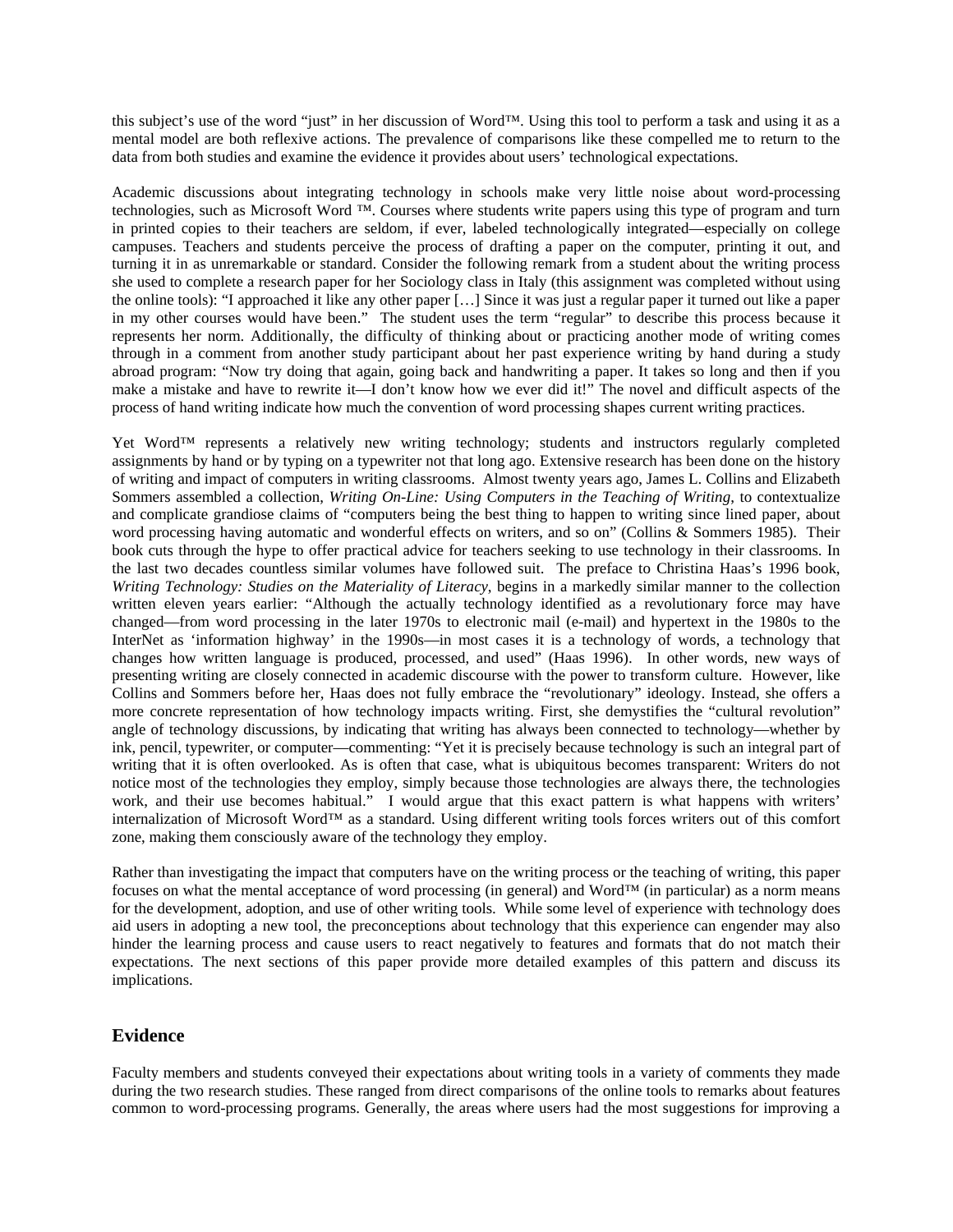tool were in areas where the tool most closely resembled word processing (the workspace where writing was entered or comments posted), rather than the features that were significantly different from word processing (publishing, categorization, et cetera). This pattern suggests that users found these tools to be lacking in their word-processing capacities, which were not their primary function, rather than in their presentation and categorization capacities, which were. Users expected all components of the tools to be fully developed and imagined an ideal online writing tool that incorporated the functionality of Word™ with the additional features of an electronic portfolio or contentmanagement system.

Take, for instance, the feedback we received from an instructor: "I think the writing/portfolio part of the digital tools needs to be more Word-like, needs to be formatted to a full page size rather than a narrow column, in other words to look more like a hardcopy essay on the screen so that students take the writing more seriously." Not only does this user directly reference Word™, but also focuses on the display features of the tool. Notably, he wants the display to be a full "page" size and to look like a "hardcopy," emphasizing a connection to a physical piece of paper, specifically a printout of a paper generated by a word-processing program. He feels that reinforcing students' perceptions that online writing is like a standard paper will reinforce their typical academic work patterns and allow them to approach their writing with more discipline and rigor. He fears, as related elsewhere in the interview, that the writing space in the online tools looks too much like email. In a later interview, after the completion of the program, the same instructor commented again on his experience: "I think the thing I realized was that especially when you are dealing with a writing class, students go online and their writing tends to be sloppy like online writing is. As opposed to writing a paper and turning in a paper on a piece of paper*,* you know?" This comment indicates the lasting impact of this concern—looking back on the program several months later, this was his first observation. Again, this instructor's comment reinforces the importance of the materiality of academic writing. He repeats the word "paper" three times. Yet, this term does not always refer to a piece of paper; writing a paper, as earlier comments indicate, includes using a word-processing program. For this user, Word™ does not undermine the physicality of writing in the same way that online tools can. He continues: "when I printed it out [a student's paper], then it became something real too, to them." By treating the online writing like a regular paper, printing it out and then writing comments on it, this instructor found he was able to reestablish the pattern of a traditional class.

Comments by students echo the observations and concerns of their instructor. According to one student, "I think I wrote more [online]. Because it was online I could type that faster than I could at this point write on a computer. It's kind of a bad idea for writers to do that, but I think I probably write more, expand my language." Interestingly, this student differentiates between "typing" online and "writing" on a computer. Thus, entering words into the online template seems to be less formal than the standard writing process. Tellingly, this student sees his tendency to type fast online as a "bad idea." Another student duplicates the instructor's remarks about the importance of printing papers: "I really liked how they printed out our assignments and wrote on them, like parts they liked, parts that could be improved, and things like that." The printed copy with written comments stood out for the student as one of the most beneficial components of the writing process. The handwritten comments were also, notably, one of the components that most closely resembled the standard paper writing process described earlier in this paper. However, this student goes on to expand her point with more ideas about how to provide comments: "And they don't even have to print it out to have the feedback on it, like if they just put it in the margin of the online version or even in a Word™ document where you like change the color behind the parts that you like." The Word™ options for highlighting and commenting stands out as a strong technological substitution for handwritten feedback.

Writing in an online template or text box was not the only place where divergence from the look and feel of Word™ impacted the process of writing. In addition to interviewing students from the 2003 and 2004 programs, we also spoke with another population: students who had studied in Italy in the past with another campus unit. For that international program, students completed all of their writing by hand. According to one student, "for a long time I've been writing predominantly on the computer, because when I'm creating something that's going to be turned into finished work, it is far, far easier to write it on a computer." Indeed, writing by hand has long been a standard practice for many study abroad programs, as commented upon by another study participant earlier in this paper. Yet, students find this to be an alien experience, divorced from their normal practices. In some ways handwriting becomes challenging because it does not function as a word-processing program, as can be seen in this student's comment about the journal in which she wrote all of her assignments: "It's there. I could slog through it. It's wonderful. I love having it, but I can't cut and paste it. You know?" Here the journal fails to be an entirely satisfactory artifact because it does not have that standard computer feature of cut and paste. This student has internalized a technological model so completely that she thinks about her projects in these terms.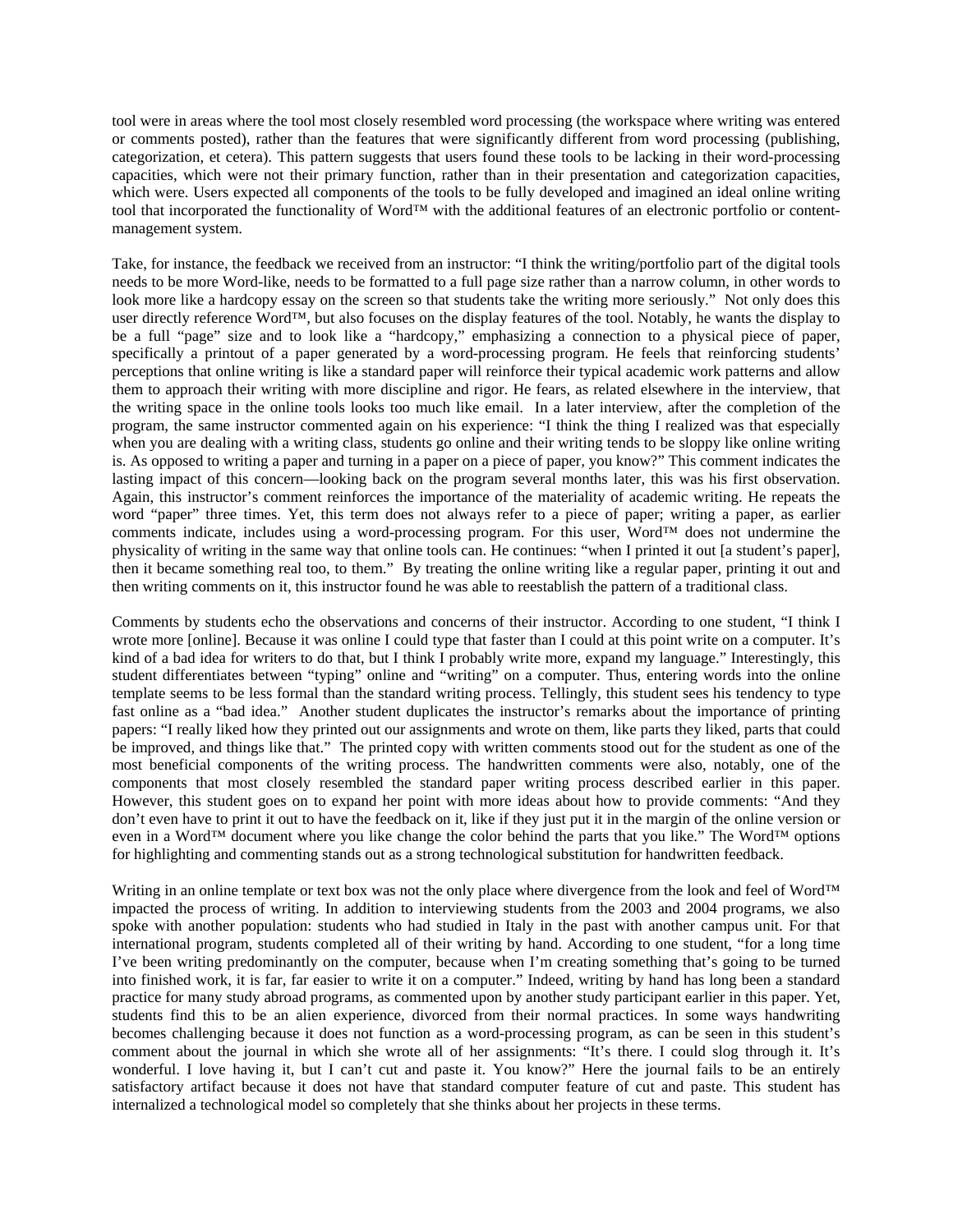The internalization of a particular model also extends beyond Word™ to other programs. In talking to a group of study participants about using text and images together, PowerPoint™ became the dominant metaphor of our discussion. Like Word™, PowerPoint™ has become a standard format for visual presentation, as can be seen in the following remark about students' in-class presentations: "The PowerPoint™ presentations were the most successful. That's an ideal format." This subject's personal familiarity with PowerPoint™ also shapes how he approaches other technologies: "I'm a big fan of PowerPoint™, this other stuff—I don't know." For these users, common technologies like Word™ and PowerPoint™ have become so internalized, or "transparent", that they stand in the way of the adoption of other tools, rather than serving as a stepping stones that prepare their users to embrace an ever-expanding arsenal of new technologies.

## **Local Implications**

This case study reveals the expectations many users have about the look and feel of writing technologies. These expectations have a significant impact on teaching and learning with technology because they shape users' interactions with different tools. Although this case study cannot determine conclusively whether or not this issue impacted the quality of work completed with the tools in a significant manner, it is clear that users' preconceptions did have a significant impact on users' attitudes towards the technology. While most study participants expressed enthusiasm for the idea of putting materials online and voiced interest and appreciation for the workflow, categorization, and presentation aspects of the tools, frustration with the word-processing elements dominated study interviews. While the prevalence of Word™ as mental model does not keep users from being able to use other tools, it does cause moments of discomfort and frustration in the adoption process. For some users, this is enough to keep them from considering using a tool again in the future.

In *A Private Universe,* Schneps suggested that the best way to overcome a person's misconceptions or private theories is to challenge them directly (Schneps 1989). Therefore, it is necessary to confront these expectations when training a user on a new technology. Often in educational forums we assume that knowledge of any technology is an asset, without looking at its hidden costs. Thus, we need to speak directly to how a new tool may feel alien for users familiar with a different model. We also need to describe the purpose of a tool clearly, outlining where there purpose is similar to word processing or other relevant software and where it is different. It may also be useful to explain why an online tool may not have all of the features that Word™ has—due to loading time, display space, emphasis on additional organization and display features, et cetera—to prepare users for a different experience. Based on this case study, I propose the following theory: It is not enough to train on a tool, but you must also help people learn to think about what a tool is, what it is meant to do, and why it works the way it does. This may not erase the mental model of Word™, but it should help equip people to deal with things that do not act as expected, without causing them to shut down from technology. Basically, additional steps are needed in training in order to address users' preconceptions. Since the studies described in this paper were not designed to specifically address these issues, they do not give sufficient evidence to indicate whether or not this training would successfully reduce this problem, but it is a logical place to start.

Anecdotal evidence from the studies, however, does support this approach. In 2003 there was no discussion during training sessions of the ways that the online tools were different than Word™ or could interact with Word™. During that year's study, most students began interviews discussing the word-processing challenges they faced when using these tools. They then went on to applaud other features that enhanced the processes of publication and organization. In the 2004 program, students were taught two approaches to writing with the online tool: typing answers in the online templates or cutting and pasting to and from Word ™. Most students opted for the second approach, and complaints about the word-processing capacity of the tool decreased (except for remarks about the manner in which comments were added and displayed). Individuals who had the greatest difficulty adopting and understanding the online tools also had the least training. Tellingly, they were the most prone to making comparisons to Word™ and PowerPoint™.

These patterns also raise significant questions for tool development. Is it better to develop a tool in a style that matches users' preconceptions and comfort zones or to develop tools with unique designs and features? The former approach reduces the options available for tool design; the latter, may increase the obstacles for tool adoption.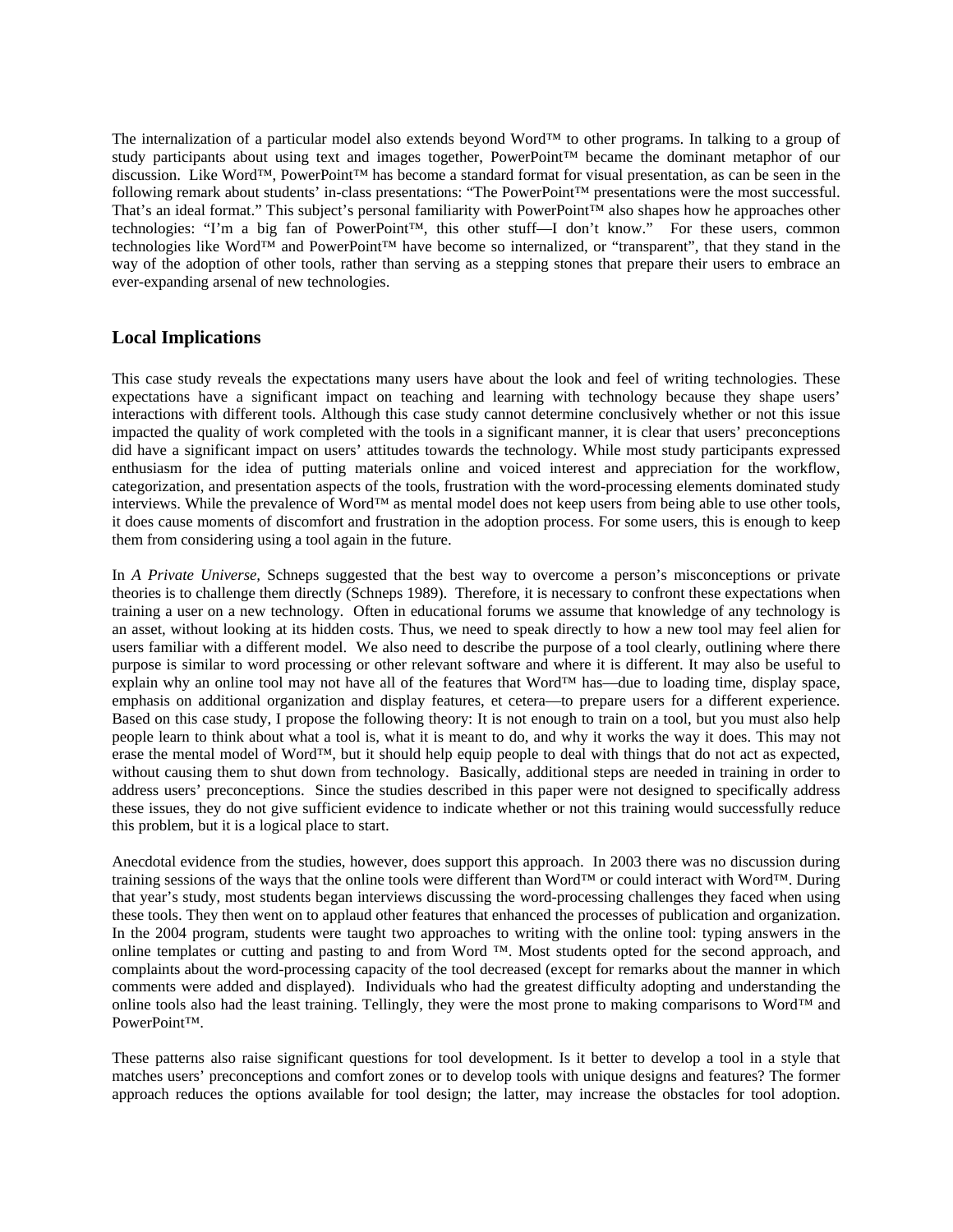Software developers must negotiate between these two possibilities. Every situation will require a slightly different compromise. However, a good general guideline may be to more closely resemble pre-existing technologies when a tool is meant for a broad audience, especially one unlikely to receive a lot of individualized training, and customize the look and feel of tools more when they are being developed for a smaller audience. Therefore, when appropriate, it makes sense to design a tool that acts similar to Word™, by including features such as spell check, various textformatting options, and a large workspace. However, when integrating these elements is not always compatible with the purpose and function of a particular tool, consider enhancing the tool's compatibility with Word ™. For instance, let people use a word processor to create text and then import that text to the program. Designing tools that take into account users' expectations may help them adopt tools with less resistance.

### **Larger Implications**

While the evidence in this paper comes out a specific case study, the implications of its findings are not limited to this context. Electronic portfolio tools and content-management software are becoming more and more mainstream. With this influx of technology, more people are likely to encounter the same types of patterns described in this paper.

Some of the trends found in this case study also appear in academic scholarship on educational technology. In an article about technology training in teacher education programs, Laura Finley offers the following concern: "This [being part-time] may make respondents less likely to do so [use technology], or to do so in *'safe'* ways, such as using word processing or Internet research, rather than in more innovative, exploratory ways" (Finley 2004). Here word processing is introduced as a "safe" or easy technology. In his book, *What Should Teachers Know about Technology?*, Young Zhao identifies three stages of technology use. The first category user functions at a mechanical level: where his/her "understanding of a technology is fragmented, limited, and superficial, focusing more on form than function. Teachers who are at this level of proficiency hold relatively stereotypical views of the functions of the technology—similar to what is conceived in popular media or by the manufacturer" (Zhao 2003). The stereotypes or preconceptions common among the international programs' students and faculty members are consistent with Zhao's description. It is important to remember that many users focus on "form" and "superficial" aspects of a tool. Making a user more comfortable in these areas may help them move on to the more advanced stages of technological proficiency. For as Michael Romano notes at the beginning of his book, *Empowering Teachers with Technology*: "Without a doubt, in education allegiance to tradition endures—and endures" (Romano 2003). Thus, those with a vested interest in the innovative potential of educational technology need to think about ways of making the process of adoption as easy as possible. Being aware of users' preconceptions and mental models is one way to begin to address these issues.

### **References**

Bolter, J. D. (1991). *Writing Space: The Computer, Hypertext, and the History of Writing*. Hillsdale, New Jersey: Lawrence Erlbaum Associates Publishers.

Collins, J.L. & Sommers, E.A. (1985). *Writing On-Line: Using Computers in the Teaching of Writing*. Upper Montclair, New Jersey: Boynton/Cook Publishers Inc.

Finley, L. & Hartman, D. (2004). Institutional Change and Resistance: Teacher Preparatory Faculty and Technology Integration. *Journal of Technology and Teacher Education,* 12 (3), 319-337.

Haas, C. (1996). *Writing Technology: Studies on the Materiality of Literacy*. Mahwah, New Jersey: Lawrence Erlbaum Associates Publishers.

Romano, M.T. (2003). *Empowering Teachers with Technology: Making it Happen.* Lanham, MD: The Scarecrow Press.

Schneps, M.H. (1989). *A Private Universe: Misconceptions that Block Learning*. Harvard University & the Smithsonian Institute: Annenburg/CPB Collection.